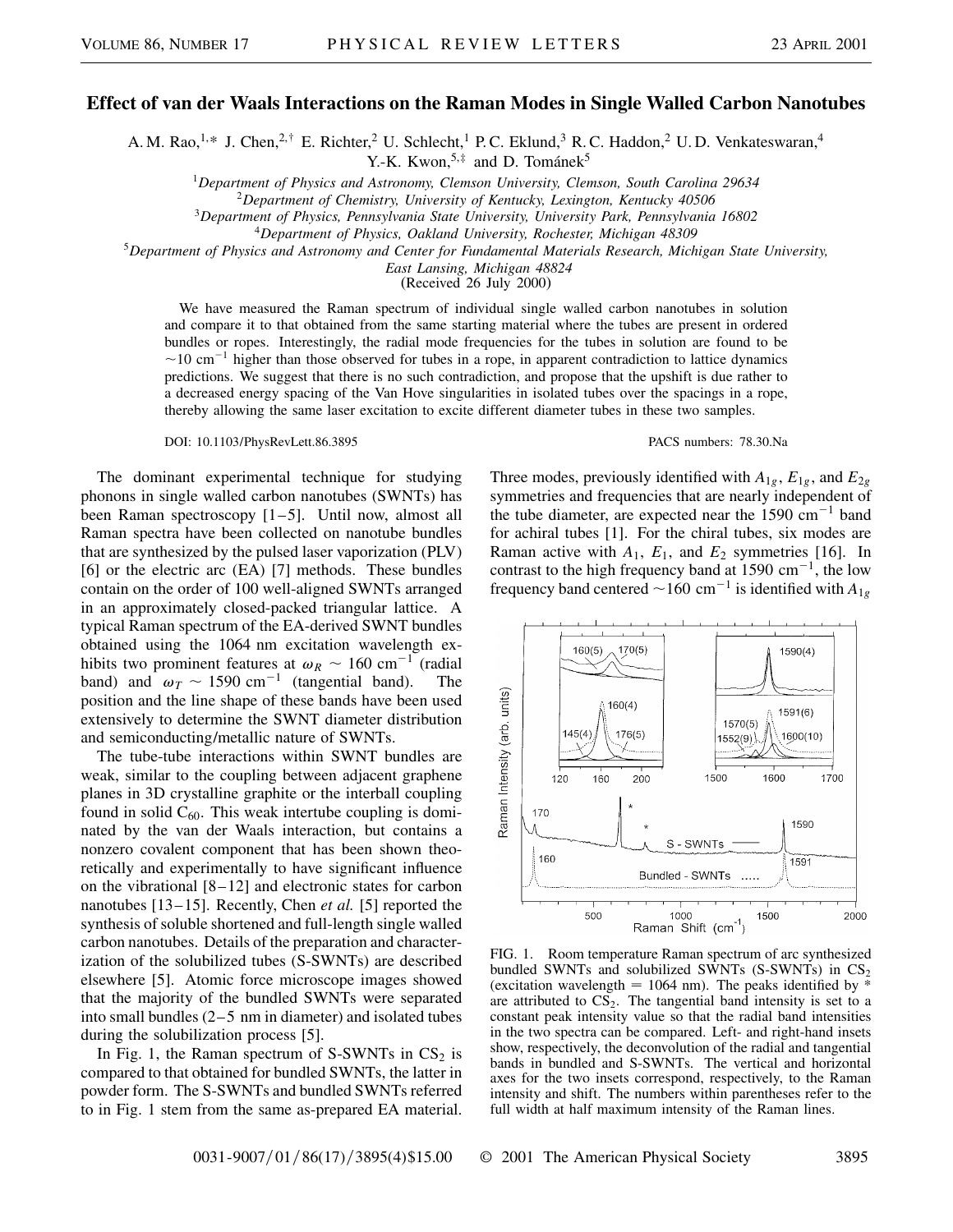radial breathing modes whose frequency is strongly dependent on the tube diameter [16]. Consistent with the calculated mode frequencies and intensities, other weak Raman-active features have been observed in the intermediate phonon frequency region between  $\omega_R$  and  $\omega_T$  [1].

For an isolated SWNT, theoretical calculations have shown that the radial mode frequency  $\omega_R^j$  exhibits a particularly simple dependence on the tube diameter  $d'$  as [3]

$$
\omega_R' \sim 224 \text{ cm}^{-1} \cdot \text{nm}/d'. \tag{1}
$$

(Henceforth, primed and unprimed notation correspond, respectively, to isolated and bundled SWNTs.) Equation (1) has been widely used to determine the tube diameter distribution in samples containing both isolated and bundled nanotubes, since Raman spectroscopy provides a quick and convenient technique for sample characterization. Thus, care has to be taken to understand the origin of potential deviations from this relationship. As mentioned above, most Raman spectra have been obtained for bundled nanotubes. Because of the space restrictions imposed by the presence of neighboring tubes, tube-tube interactions within a bundle have been predicted to cause a  $\sim$ 6–20 cm<sup>-1</sup> up-shift in  $\omega_R$  with respect to the corresponding value in isolated tubes, depending on particular theoretical calculations [8,9,11,15]. The effect of intertube interactions on the vibrational modes of SWNTs was first reported by Venkateswaran *et al.* [8] and has been used to interpret shifts in both  $\omega_R$  and  $\omega_T$  that were induced by applying external pressure. Comparing these experimental results to those obtained from a generalized tight binding calculation, which included the effects of the externally applied pressure, the simple  $\omega_R^i \sim 224 \text{ cm}^{-1} \cdot \text{nm}/d'$  relation for isolated tubes was generalized to nanotubes inside a bundle by the addition of a nearly constant upshift of  $\sim$ 7% for tubes in the diameter range 0.7 nm  $\lt d \lt$ 1.5 nm [8,9]. Thus, in the case of bundled SWNTs, Eq. (1) is modified as

$$
\omega_R \sim (224 \text{ cm}^{-1} \cdot \text{nm}/d) + \Delta \omega_R, \qquad (2)
$$

where  $\Delta \omega_R$  is the anticipated up-shift due to tube-tube interactions which is approximately independent of the tube diameter in the restricted range of diameters.

According to Eq. (2), the observed up-shift in  $\omega_R$  from bundled to S-SWNTs in Fig. 1 is anomalous, since the loss of intertube forces in S-SWNTs would be expected to soften  $\omega_R$  relative to its frequency of 160 cm<sup>-1</sup> observed in the Raman spectrum of bundled SWNTs. It should be noted that shifts in  $\omega_R$  or  $\omega_T$  have also been observed in doped nanotube bundles, where they have been related to the charge transfer between the nanotubes and the alkali metal (down-shift) or halogen dopants (up-shift) [17]. However, unlike the tube-tube coupling which affects mainly  $\omega_R$  and not  $\omega_T$  (see, for example, Fig. 1), charge transfer induced by doping was found to affect *both* the radial and the tangential mode frequencies to a large

3896

extent [17]. Clearly, for the spectra depicted in Fig. 1, the 10 cm<sup>-1</sup> up-shift in  $\omega_R$  upon forming S-SWNTs from bundled SWNTs cannot be attributed to charge transfer, since  $\omega_T$  for S-SWNT exhibits an insignificant frequency shift from the value observed in bundled SWNTs.

It is also of interest to note from the right-hand inset of Fig. 1 that the loss of intertube interactions in the S-SWNTs in  $CS<sub>2</sub>$  leads to narrower linewidths for the tangential band relative to those observed in bundled SWNTs. A Lorenztian line shape analysis reveals at least four narrow subbands for the bundled SWNTs and a single narrow mode for S-SWNTs in  $CS_2$ . Similarly, from the left-hand inset in Fig. 1 for the radial band, a reduced number of Lorentzians is observed in the spectrum of S-SWNT sample when compared to that of the bundled SWNTs. It is not yet understood how tube-tube interactions might affect the number of tangential bands observed.

In Fig. 2, we compare the radial and tangential bands of PLV synthesized bundled SWNTs and *solid* full length PLV synthesized S-SWNTs (i.e., solubilized full length SWNTs obtained by evaporating the organic solvents). Unfortunately, the Raman spectra of S-SWNT dissolved in organic solvents  $(CS_2$  or THF) obtained using visible laser excitations showed strong luminescence, and prevented us from detecting the radial or the tangential bands. The origin of this luminescence is not understood at present and warrants an independent study. The radial bands in solid S-SWNTs are consistently up-shifted relative to those of bundle SWNTs in all spectra depicted in Fig. 2(a). On the other hand, narrowing of the tangential band in S-SWNTs in  $CS_2$  (see right-hand inset of Fig. 1) is absent in the tangential bands in solid S-SWNTs [Fig. 2(b)]. At least two important conclusions can be drawn from the Raman data presented in Figs. 2(a) and 2(b):

(i) Both semiconducting and metallic tubes exhibit  $\sim$ 10 cm<sup>-1</sup> up-shift as bundled tubes are solubilized. As Pimenta *et al.* [18] have argued, the 647.1 nm excitation couples predominantly to metallic tubes in the sample.

(ii) The relatively broader tangential band in solid S-SWNTs compared to that of S-SWNT in  $CS_2$  suggests that the organic solvent-nanotube interactions have a smaller influence on the tangential mode lifetime than the tube-tube interactions in solid S-SWNTs.

Of particular importance to the discussion of the anomalous up-shift in  $\omega_R$  is the electronic density of states (DOS) of isolated and bundled nanotubes with a diameter distribution representative of the sample. For the sake of simple comparison, we restrict our discussion to  $(8.8)$ – $(11.11)$ armchair tubes, although similar calculations can be performed for zigzag and chiral tubes. A density functional formalism within the local density approximation (LDA) was used [14]. The tight-binding parametrization, based on LDA electronic structure results [19], had been used successfully to describe the effect of intertube coupling on quantum transport [20] and the opening of pseudogaps in bundled and multiwalled nanotubes [14,21]. The calculated electronic DOS of these quasi-1D systems, presented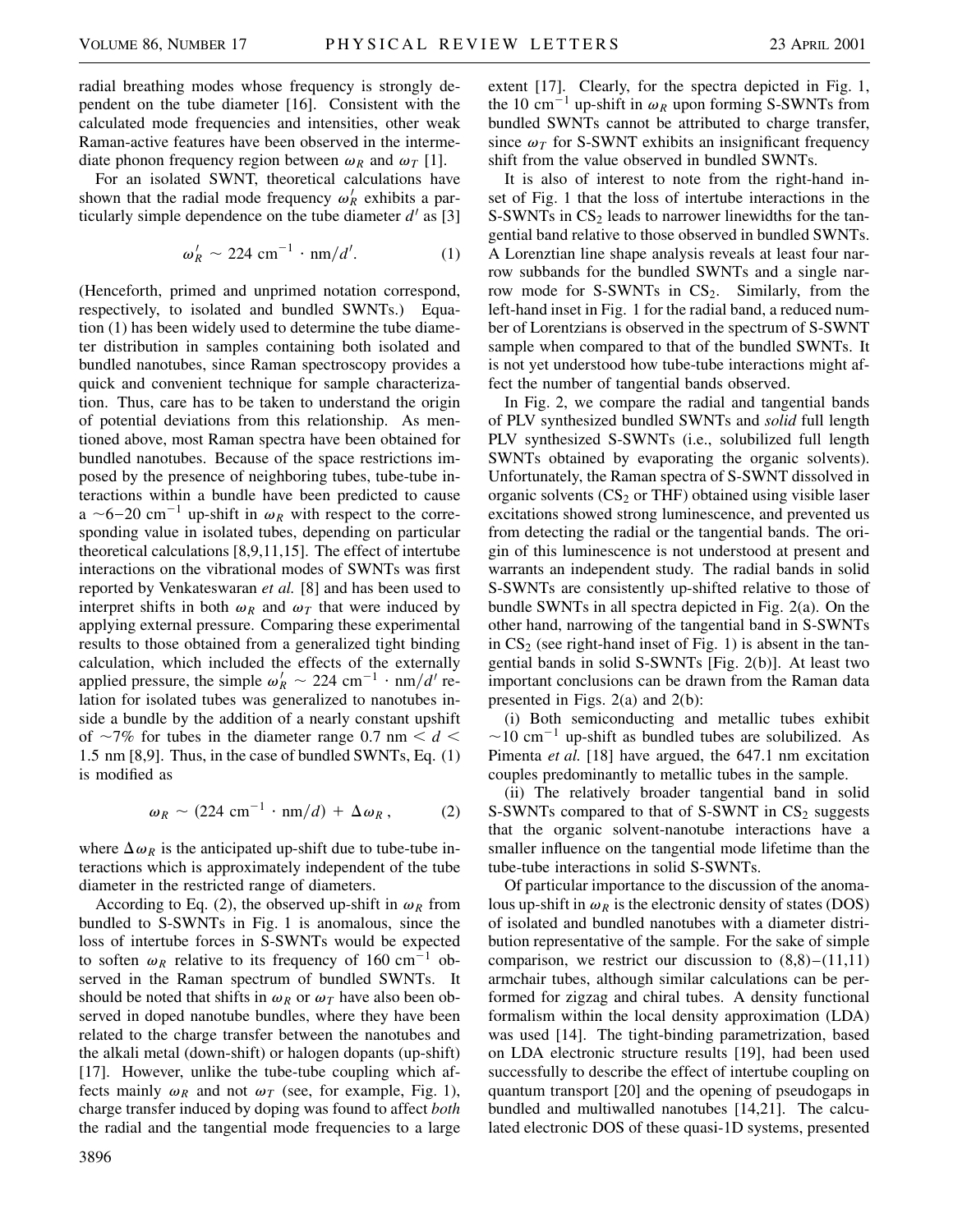in Fig. 3, shows sharp singularities at energies  $E_i$ , associated with the  $(E - E_i)^{-1/2}$  Van Hove singularities. The electronic DOS plots show that the metallic tubes have a small, nearly constant DOS near the Fermi level  $(E_F)$ . Our results indicate that intertube coupling causes an additional



FIG. 2. Comparison of the radial (a) and tangential bands (b) in the PLV synthesized bundled and S-SWNTs for three laser excitation energies. In (b), the tangential bands for the bundled and S-SWNTs are superimposed for comparison of the linewidths.

band dispersion of  $\sim 0.2$  eV, which not only opens up a pseudogap at  $E_F$  but also broadens by the same amount the Van Hove singularities and the peak positions shift away from  $E_F$ . This leads to a net increase of the energy spacing  $\Delta_1$  between the first, and  $\Delta_2$  between the second, pair of Van Hove singularities in the electronic DOS for bundled nanotubes (Table I).

Quantum confinement effects were observed in the Raman spectra of SWNT bundles through the resonant Raman enhancement effect between the excitation laser energy  $(E_{\text{laser}})$  and the electronic transitions between the Van Hove singularities in the quasi-1D DOS in the valence and conduction bands of carbon nanotubes [1]. The combined scanning tunneling spectroscopy studies on PLV synthesized SWNTs [22,23] and optical transmission spectra taken from SWNTs synthesized using Ni:Y catalyst in the EA method [24] yield the approximate relations for semiconducting and metallic nanotubes, respectively:

$$
\Delta_1' = \alpha/d'.
$$
 (3a)

In the above relation between  $\Delta'_1$  and the tube diameter  $d'$ , tight-binding theory shows that  $\alpha = 2\gamma_0 d_{\text{C-C}}$  for semiconducting tubes and  $\alpha = 6\gamma_0 d_{\text{C-C}}$  in metallic tubes, where  $\gamma_0$  is the nearest neighbor overlap energy (or the transfer integral of a tight-binding model) and  $d_{C-C}$  is the nearest neighbor distance in the hexagonal network. Amending this equation for intertube interactions, we have

$$
\Delta_1 = \alpha/d + \delta \Delta_1. \tag{3b}
$$

We now discuss the origin of the anomalous up-shift in  $\omega_R$  in the Raman spectrum for S-SWNTs. The



FIG. 3. Density of states of isolated (dotted lines) and bundled (solid lines)  $(8,8)$  (a),  $(9,9)$  (b),  $(10,10)$  (c), and  $(11,11)$  (d) carbon nanotubes. Clearly visible is the appearance of the pseudogap near  $E_F = 0$  and the broadening of the Van Hove singularities, as isolated nanotubes bundle up into a close-packed triangular lattice. The tube indices  $(n, n)$  refer to armchair tubes (Ref. [16]).